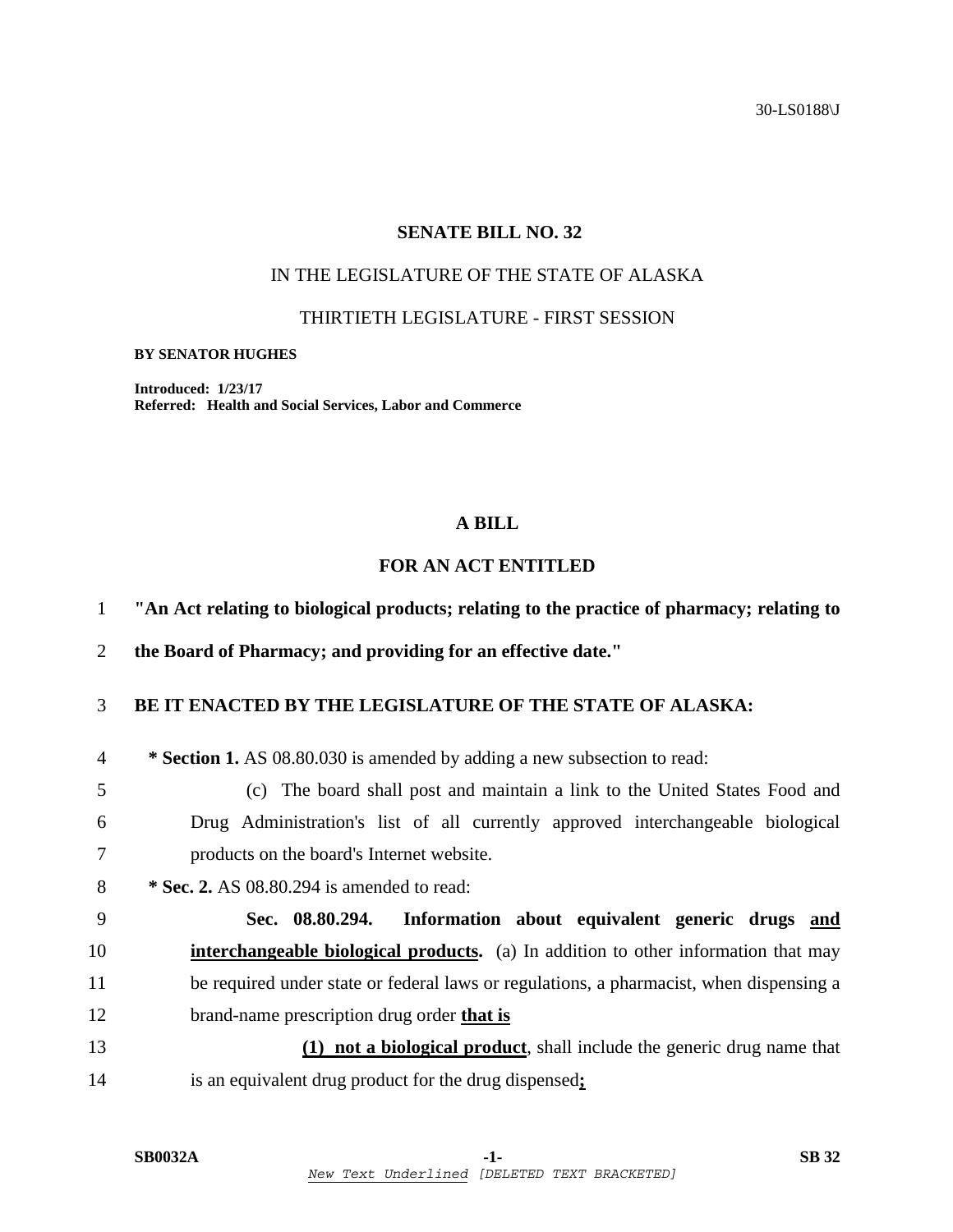| $\mathbf{1}$   | (2) a biological product, shall include the dispensed product's                                  |
|----------------|--------------------------------------------------------------------------------------------------|
| $\overline{2}$ | (A) proprietary name, if available; or                                                           |
| 3              | <b>(B)</b> proper name.                                                                          |
| 4              | The generic drug name or proprietary or proper biological product<br>(b)                         |
| 5              | <b>name</b> required under (a) of this section shall be placed directly on the container's label |
| 6              | near the brand name.                                                                             |
| 7              | * Sec. 3. AS 08.80.294 is amended by adding a new subsection to read:                            |
| 8              | (c) In this section,                                                                             |
| 9              | (1) "proper name" means a name that reflects scientific characteristics                          |
| 10             | of the product such as chemical structure and pharmacological properties;                        |
| 11             | "proprietary name" means a name that is trademarked and<br>(2)                                   |
| 12             | registered for private use.                                                                      |
| 13             | * Sec. 4. AS 08.80.295 is amended to read:                                                       |
| 14             | Substitution of equivalent drug products<br>08.80.295.<br>Sec.<br>$or$                           |
| 15             | <b>interchangeable biological products.</b> (a) Unless the prescription indicates that it is     |
| 16             | to be dispensed only as written, the pharmacist may, with the consent of the patient,            |
| 17             | substitute an equivalent drug product or interchangeable biological product.                     |
| 18             | A pharmacist who substitutes an equivalent drug product or<br>(b)                                |
| 19             | interchangeable biological product in compliance with this section and applicable                |
| 20             | regulations incurs no greater liability in filling the prescription than would be incurred       |
| 21             | in filling the prescription by dispensing the prescribed name brand product.                     |
| 22             | * Sec. 5. AS 08.80.295 is amended by adding new subsections to read:                             |
| 23             | (c) Except as provided in (d) of this section, if an interchangeable biological                  |
| 24             | product exists for a biological product prescribed to a patient, the dispensing                  |
| 25             | pharmacist or the pharmacist's designee shall communicate to the prescribing                     |
| 26             | practitioner information regarding the biological product provided to the patient,               |
| 27             | including the name and manufacturer of the biological product. The communication                 |
| 28             | must be provided within three business days after dispensing the biological product as           |
| 29             | follows:                                                                                         |
| 30             | by making an entry that is electronically accessible to the<br>(1)                               |
| 31             | prescribing practitioner through                                                                 |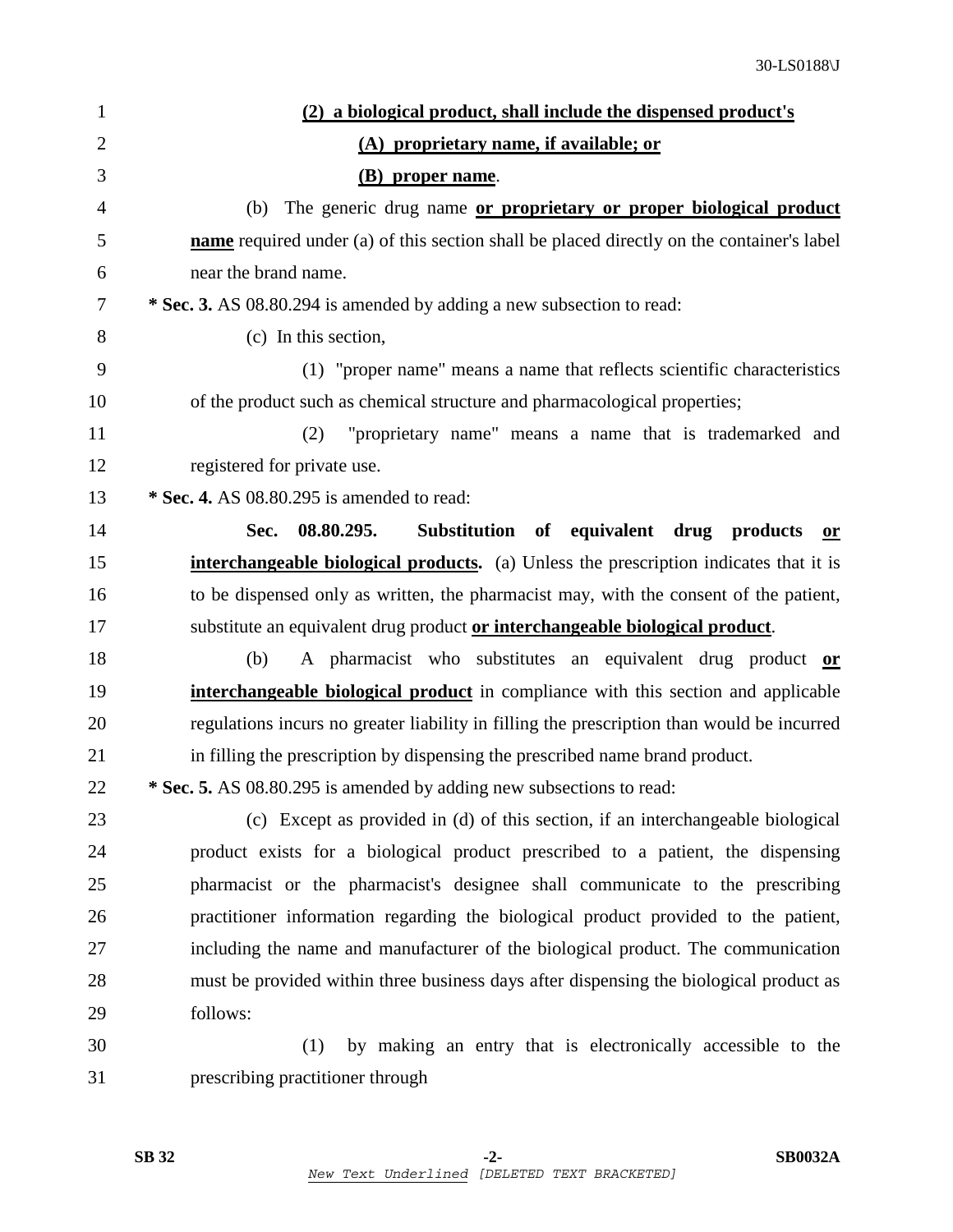| $\mathbf{1}$   | (A) an interoperable electronic medical records system;                                    |
|----------------|--------------------------------------------------------------------------------------------|
| $\overline{2}$ | (B) an electronic prescribing technology;                                                  |
| 3              | (C) a pharmacy benefit management system; or                                               |
| $\overline{4}$ | (D) a pharmacy record; or                                                                  |
| 5              | (2) if the pharmacist or the pharmacist's designee is unable to make an                    |
| 6              | entry through one of the means provided under (1) of this subsection, by facsimile         |
| 7              | transmission, telephone communication, electronic mail transmission, or transmission       |
| 8              | by other prevailing means, to the prescribing practitioner.                                |
| 9              | (d) The dispensing pharmacist or the pharmacist's designee is not required to              |
| 10             | communicate information under (c) of this section if the dispensed biological product      |
| 11             | is a refill of a prescription and is the same as the biological product that was dispensed |
| 12             | on the previous filling of the prescription.                                               |
| 13             | (e) Entry into an electronic records system as described under $(c)(1)$ of this            |
| 14             | section is presumed to provide notice to the prescribing practitioner.                     |
| 15             | (f) A pharmacist shall maintain a record of a dispensed biological product for             |
| 16             | a minimum of two years after the date of the dispensing.                                   |
| 17             | (g) In this section, "designee" means an agent or employee of the dispensing               |
| 18             | pharmacist whom the dispensing pharmacist has authorized to communicate the                |
| 19             | information required under (c) of this section.                                            |
| 20             | * Sec. 6. AS 08.80.480(34) is amended to read:                                             |
| 21             | (34) "substitute" ["SUBSTITUTION"] means to dispense, without                              |
| 22             | the prescriber's expressed authorization,                                                  |
| 23             | $(\underline{A})$ an equivalent drug product in place of the prescribed drug:              |
| 24             | $or$                                                                                       |
| 25             | an interchangeable biological product in place of the<br><b>(B)</b>                        |
| 26             | prescribed biological product;                                                             |
| 27             | * Sec. 7. AS 08.80.480 is amended by adding new paragraphs to read:                        |
| 28             | "biological product" means a product that is applicable to the<br>(37)                     |
| 29             | prevention, treatment, or cure of a disease or condition of human beings, and is a         |
| 30             | virus, therapeutic serum, toxin, antitoxin, vaccine, blood, blood component or             |
| 31             | derivative, allergenic product, protein other than a chemically synthesized                |